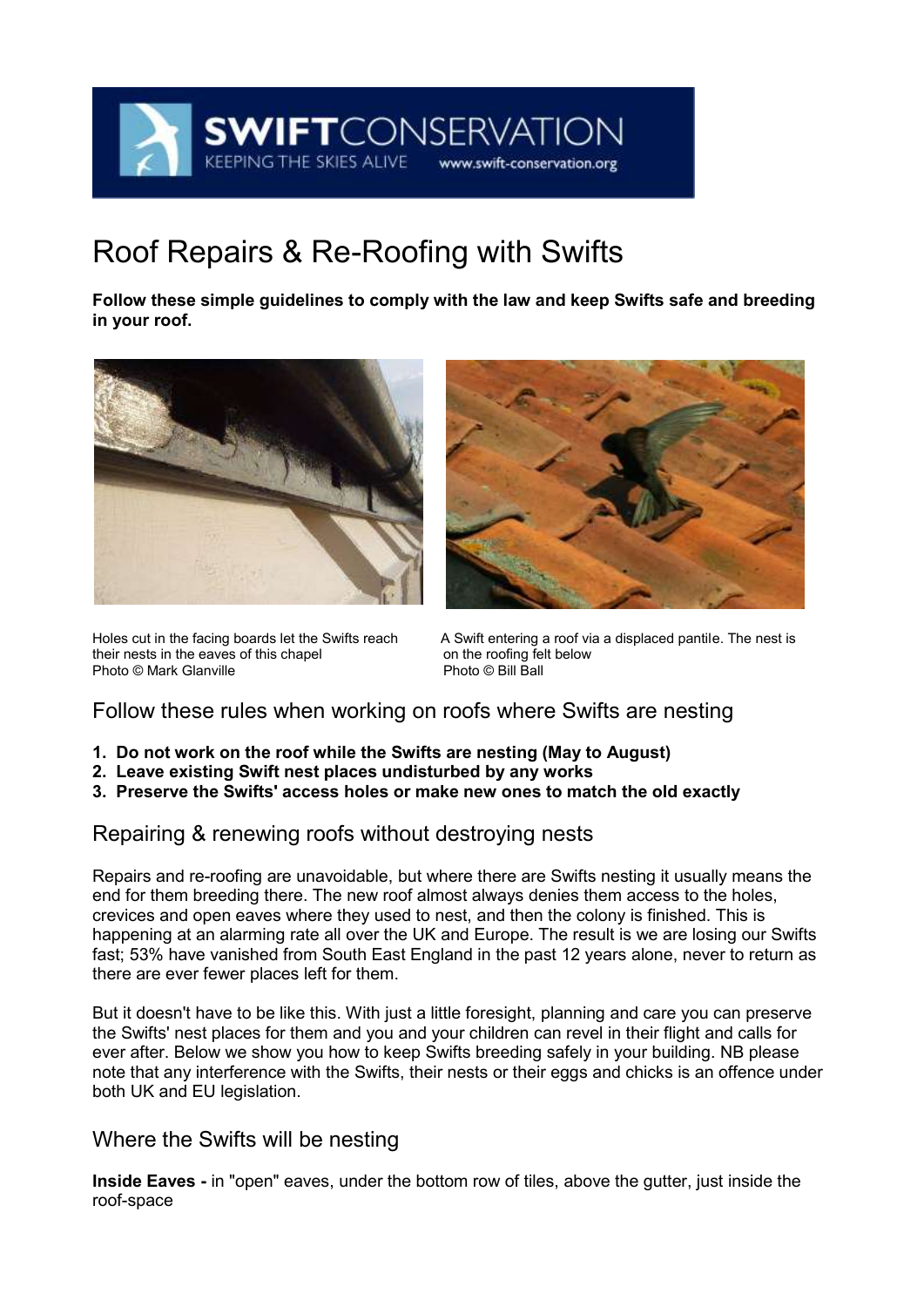**In Holes -** in holes in walls where pipes have been removed

**Behind Flashings -** on brick ends or in holes under loose / missing flashings on chimneys and skylights

**Inside Gables -** behind barge boards and gables, on the brick ends

**Under Tiles -** under loose or displaced tiles, on the roof timbers or felt

**Missing Pointing -** in voids behind gaps between stones or bricks where the pointing has washed out

How to save their nests and let them breed safely

**Never re-roof where and when there are Swifts nesting** (usually end of April to beginning of August)

**Eaves nests- leaving the eaves open** is the simplest & best solution or cut slots in the soffit or facing boards to match the old entrances

**If you have to, install a ventilated plywood partition** at least 30cm inside the loft to enclose the Swift nest areas and make the loft area usable, as shown below. *More drawings and details are shown on the last page.*



**Hole nests -** where they are not going to be a problem just leave old holes. You can fit a tile into the pointing above to form a ledge to keep the rain out, or else fit a Swift Brick to provide an alternative nest place. The Swift Brick must be placed precisely where the old nest and its entrance were to be accepted.

**Behind flashings -** offset or lengthen flashings and ridge/end tiles to let the Swifts back in without affecting weatherproofing.

**Inside gables** - either leave well alone or else fit simple wooden nest places behind the bargeboards.

**Under tiles -** reinstate the tiles keeping the old gaps where the Swifts gained entry exactly where they were. You can do this easily by inserting wedges of cement and pieces of tile beneath the new tiles, to lift them by 30mm to provide access for the Swifts.

*The Tudor Tile Co. Ltd [\(www.tudorrooftiles.co.ltd\)](http://www.tudorrooftiles.co.ltd/) makes a special set of three tiles which provide access for bats and this may be adapted for use by Swifts. Ask us for details.*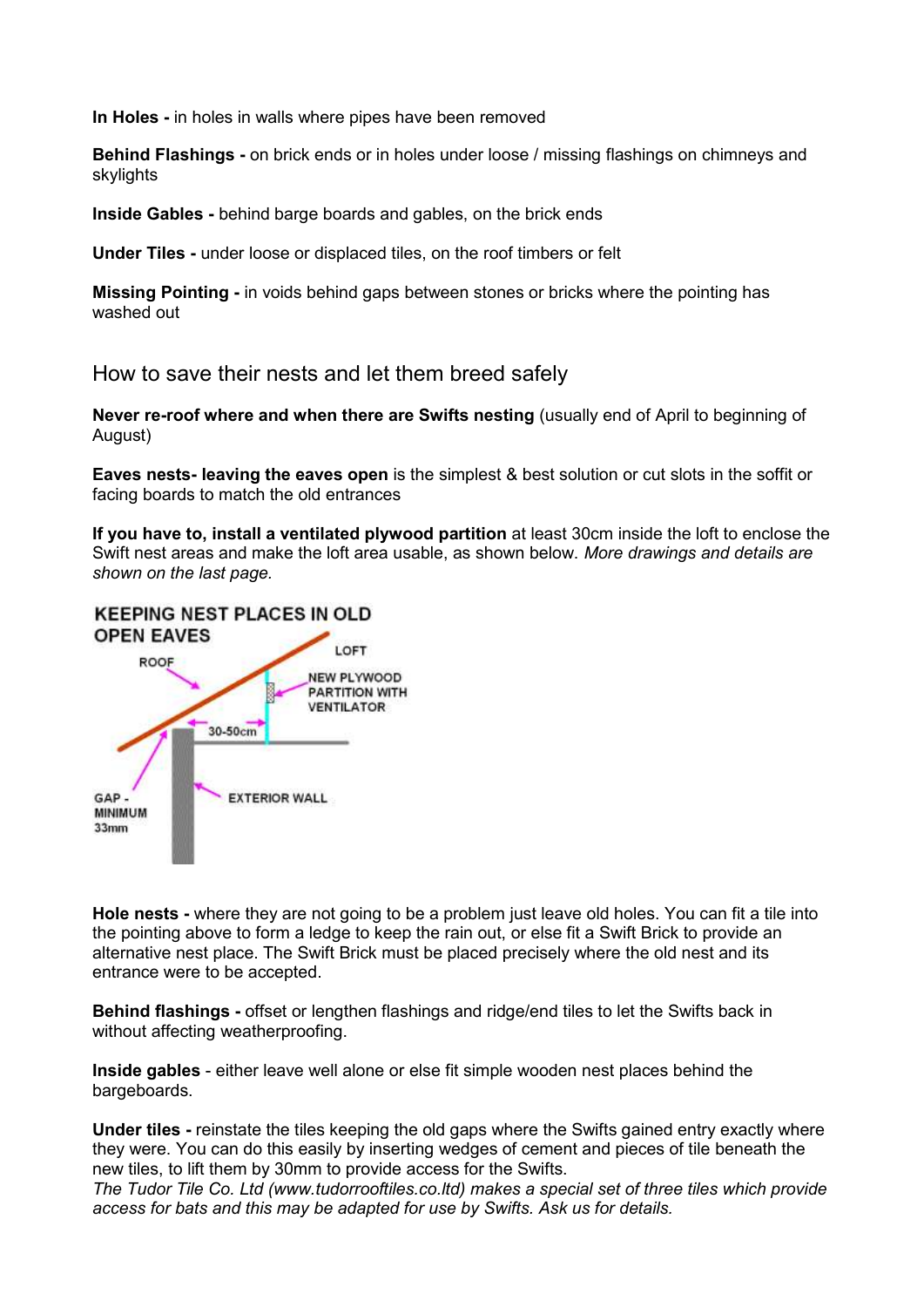**Inside voids behind defective pointing -** just leave un-pointed the access to where the Swifts are nesting.

**NB** - don't treat the Swifts' area with insecticides - it may harm them.

#### **If none of the above are possible - consider installing nest boxes or "nest bricks" instead.**

#### Some examples of saving Swifts' nest places:

Swifts breed inside the eaves of this hotel at the Escorial, in Spain. Access slots (seen as dark lines at the top of the wall) are left free for them to enter and also to ventilate the roof space.

Photos © Edward Mayer & GBN Nederland



A Swift nest on a gable brick end, exposed when the barge boards were removed. Swifts can nest in very restricted places.

Photos © Graham Roberts / SOS



A Schwegler "Swift Brick" inserted into previously open eaves to provide a replacement Swift nesting place. The roof of this NHS hospital had to be sealed to meet hygiene requirements, but the Swifts' nests were saved.



Swifts nest under the tiles on the brick ends of this roof. Repairs would evict them, but leaving the bricks as they are and fitting deeper tiles, offset to maintain the Swifts' access from below, will provide weather proofing and still let the Swifts nest.



The gable brick ends shown exposed on the left have been fitted with bargeboards containing staircase type nest boxes. These will be faced with a plank with entrance holes cut for the Swifts to access the new nest places inside.



Plastic soffits and gutters have been fitted to this re-roofed house. Holes have been cut in the soffits close to the wall to provide access for the Swifts to their nests in the eaves.

Photos © Raymond Fulton & Julian Dowding